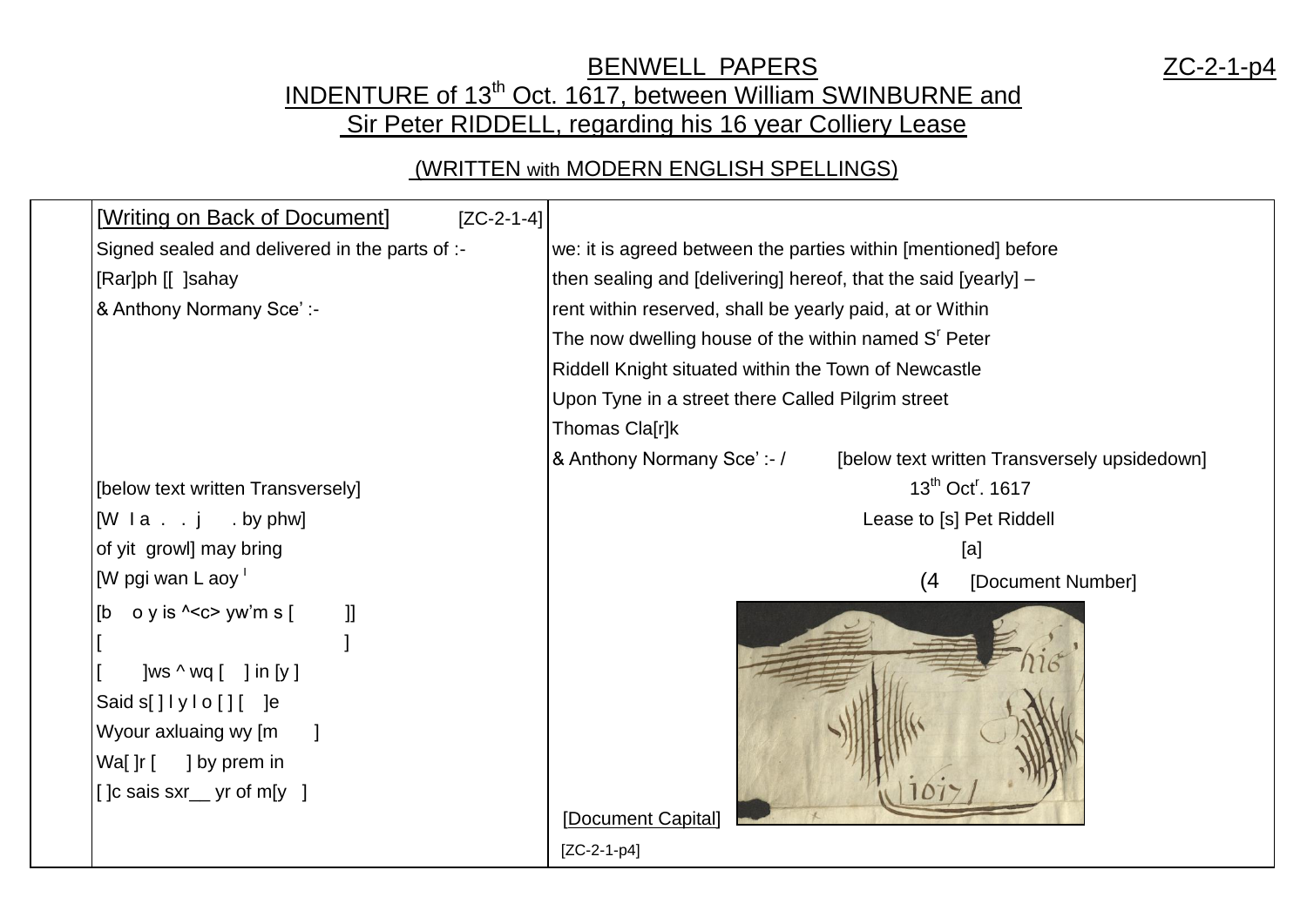## [Line  $\mathsf{N}^\mathsf{o}$ .] [DOCUMENT -Text of Indenture]

1 **1617 This Indenture made** the Thirteenth day of **Octob**er in the fifteenth year of the Reign of are Sovereign Lord James by the grace of 2 God King of / <sup>2</sup> England France and Ireland defender of the faith &c. and of Scotland the One and Fifth, **Between** William Swinburne of 3 Capheaton in the County of Northumberland / <sup>3</sup> Esquire on the one part. And Sir Peter Riddell of the Town of Newcastle upon Tyne in the 4 County of the same Town Knight on the other part / Witnesseth That / <sup>4</sup> the said William Swinburne for divers good Causes and lawful 5 Considerations him moving, Hath, demised granted and to farm let, and by these [parties], doth  $-$  / <sup>5</sup> demise grant and to farm let unto the 6 Said Sir Peter Riddell Knight his Executors administrators and assigns, All that his Sixth part (accounting the whole in Six[ths] /  $^6$  parts to be divided) of all and singular the Coal-mines Coal-pits and Coals as well opened as to be opened, being and remaining within all or any the field 7 | ground and territories / <sup>7</sup> of Benwell, in the said County of Northumberland without Scotswood, Together with Free liberty to dig 8 S is indd [whole in paper] and work pit and pits, and to make [t]rench [whole in paper] or U /  $^8$  trenches or other passage for the Conveying of 9  $\,$  water and avoiding of Styth, and for the wining working obtaining and getting of the said Sixth part of the said Coal-mines /  $^9$  and Coals within the said ground field and territories without Scotswood aforesaid, And also, free and Convenient Way-leave, Water-leave ground-room and 10 heap-room as well for the working obtaining and laying of  $\ell^{10}$  the said Coals earth stone rubbish slate and other refuse and the Conveying of 11 | water, as also for the leading Carrying and Conveying away of the said Coals there wrought or to be wrought out thereof, to the / <sup>11</sup> Staith or Staiths of the said Sir Peter Riddell Knight his Executors administrators or assigns for the time being, All or near the River of Tyne with horses 12 wanes Carts or other Carriages, And / <sup>12</sup> also free liberty to erect and build [hovel] and lodges for the workmen of the same Coal-mines as 13 shall be needful and Convenient for the same / In as large and ample manner in and to every respect and purpose  $/13$  as he the said Sir Peter Riddell Knight or his assigns doth now occupy and enjoy the same by any means or ways whatsoever, **To have and to hold**, All the said Sixth 14 | [part] of the / <sup>14</sup> said Coal-mines Coal-pit and Coals way-leave ground-room staith-room, and heap-room with their appurtenances and all and 15 singular other the premises above by these [parts], demised and granted or  $/15$  [mentioned] or m[ ] ded [whole in paper] to be demised or  $\vert$  aranted and everv part and parcel thereof unto the said Sir Peter Riddell Knight his Executors administrators and assigns From the feast of S<sup>t</sup> 16 Peter / <sup>16</sup> ad Vincula Commonly Called Lamas day last past before the date hereof onto the full end and for the Term and for the whole Term of 17 Thirteen years From thence next ensuing and – / <sup>17</sup> fully to be Complete and ended: **Yielding and Paying** therefore yearly and every year, 18 during the said Term unto the said William Swinburne his Executors administrators / <sup>18</sup> or assigns, the some of threescore and Ten pound of 19 | lawful money of England At two feast or Terms in the year (that is to say) At the feast of the purification of our blessed Lady /  $^{19}$  S<sup>t</sup> Mary the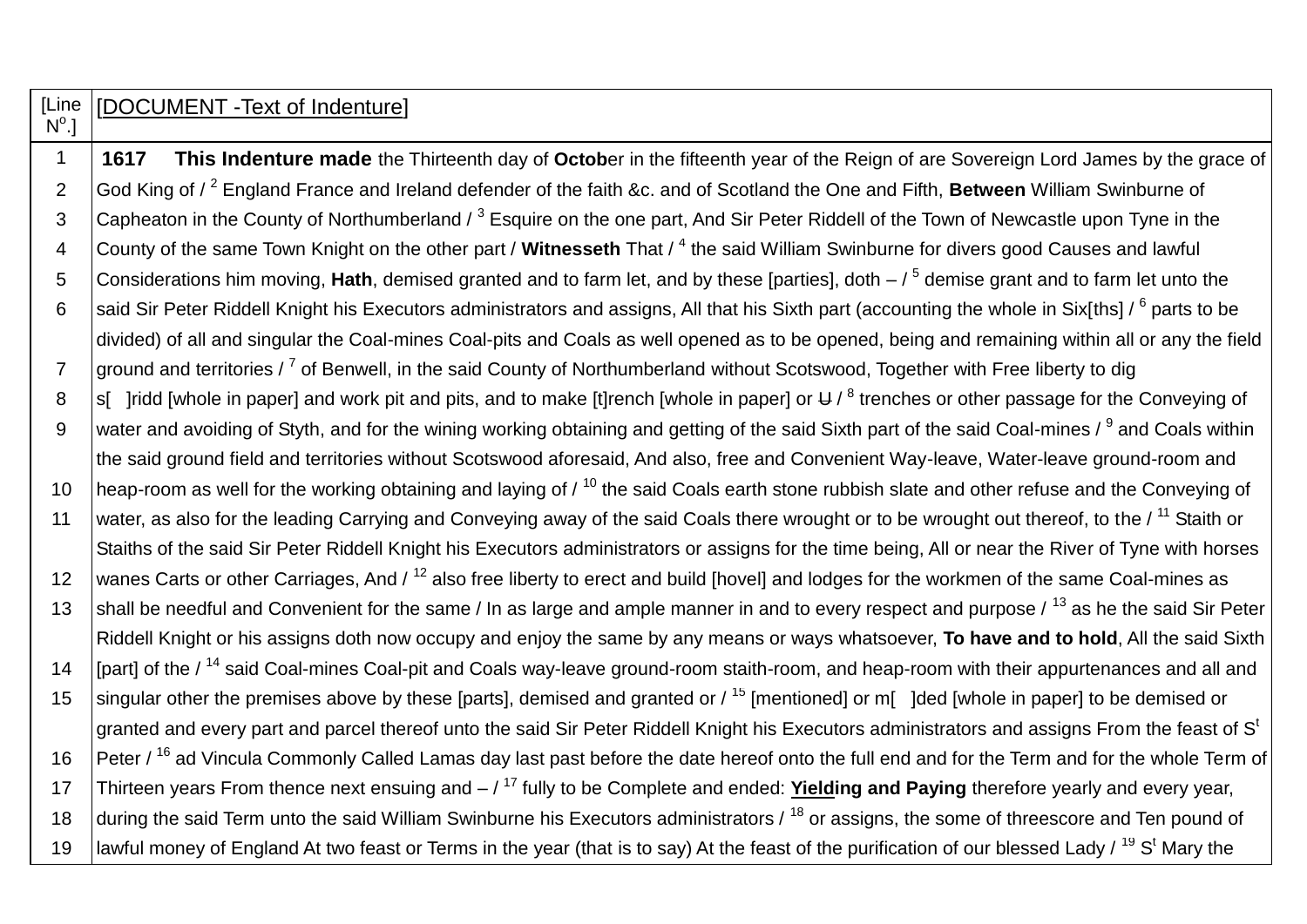virgin Commonly Called Candlemas day, And the feast of S<sup>t</sup> Peter ad Vincula Commonly Called Lamas day within Twenty Days next after 20 either of the said feast by  $\ell^{20}$  even and equal portions, the first half years rent to begin at the feast of the purification of our Lady next ensuing 21 the date hereof. And the said William Swinburne / <sup>21</sup> for himself his Executors administrators and assigns doth Covenant promises and grant 22 by these [parts], To and with the said Sir Peter Riddell Knight his Executors administrators and assigns, in manner and form  $\ell^{22}$  following (that is to say) That all and singular the premises above by these parties demised At the time of the Commencement of the said Term and so 23 forthward during the Continuance thereof shall be and  $-\frac{23}{3}$  Continue unto the said Sir Peter Riddell Knight his Executors administrators and 24 assigns Clear and Clearly acquitted and discharged or sufficiently sued harmless by him the said  $+$  /<sup>24</sup> William Sw[inb]urne [whole in paper] his heirs Executors or administrators, of and from all and every other former Leases bargains statutes Recognisances Annuities rents 25 Arrearages of Rents Judgements executions – / <sup>25</sup> Jointures dowe[r ] [whole in paper] estates and encumbrances whatsoever. **And further**, 26 That he the said Sir Peter Riddell Knight his Executors administrators and assigns shall and may from / <sup>26</sup> henceforth for and during All the said Term of Thirteen years by virtue of these [parts], according to the [tenets] and true meaning hereof, peaceably and quietly have hold 27  $\frac{1}{27}$  ccupy  $\frac{1}{27}$  possess and [enjov] All the [pre]demised premisses with the appurtenances, and any part and parcel thereof, without any let 28  $\,$  trouble denial molestation interruption or disturbance of the said William /  $^{28}$  Swinburne his Executors administrators or assigns or any of them, 29 or of any other person or persons having or lawfully claiming any right title or interest in or to the premises above mentioned or any  $\ell^{29}$  part or parcel thereof in by from or under his or their title interest means Cause Consent or procurement, And without any lawful let Trouble eviction 30 or expulsion of any other person or persons / <sup>30</sup> whatsoever And the said Sir Peter Riddell Knight for himself his Executors administrators and 31 assigns, doth Covenant promises and grant by these parties, To and with the said William / <sup>31</sup> Swinburne his Executors administrators and assigns, That if the said Sir Peter Riddell Knight his Executors or assigns or any [of them] [hole in paper] shall at any time hereafter During

32 Ifthe] [hole in paper] said Term / <sup>32</sup> work or Cause to be wrought forth of the said demised [Premises] any [P]ann Coles. That then he the said 33 William Swinburne his Executors administrators or assigns, shall have and [enjoy], to him / 33 and them the full moiety and one half of such profit and Commodity as Can shall or may arise or ensue by reason of the said [Pann] Coals any manner of way during the Term –

 $34$   $\frac{1}{34}$  aforesaid, (he the said William Swinburne his Executors or administrators bearing paying and disbursing, his and their rateable part and 35 portion of all such Charges as shall defrayed and disbursed / <sup>35</sup> about the said [Pann] Coals any manner of way), **And also** That the Tenants 36 of the said William Swinburne his heirs and shall or may during the said Term have and  $\beta$ <sup>36</sup> take the leading of all the said Coals proceeding 37  $\,$  lout of the said mine or mines above demised to the Staith or Staiths of the said Sir Peter Riddell Knight his Executors –  $/37$  Executors or assigns, for the time being afore any other person or persons (So that they Do and will serve and load with their Carriages at Convenient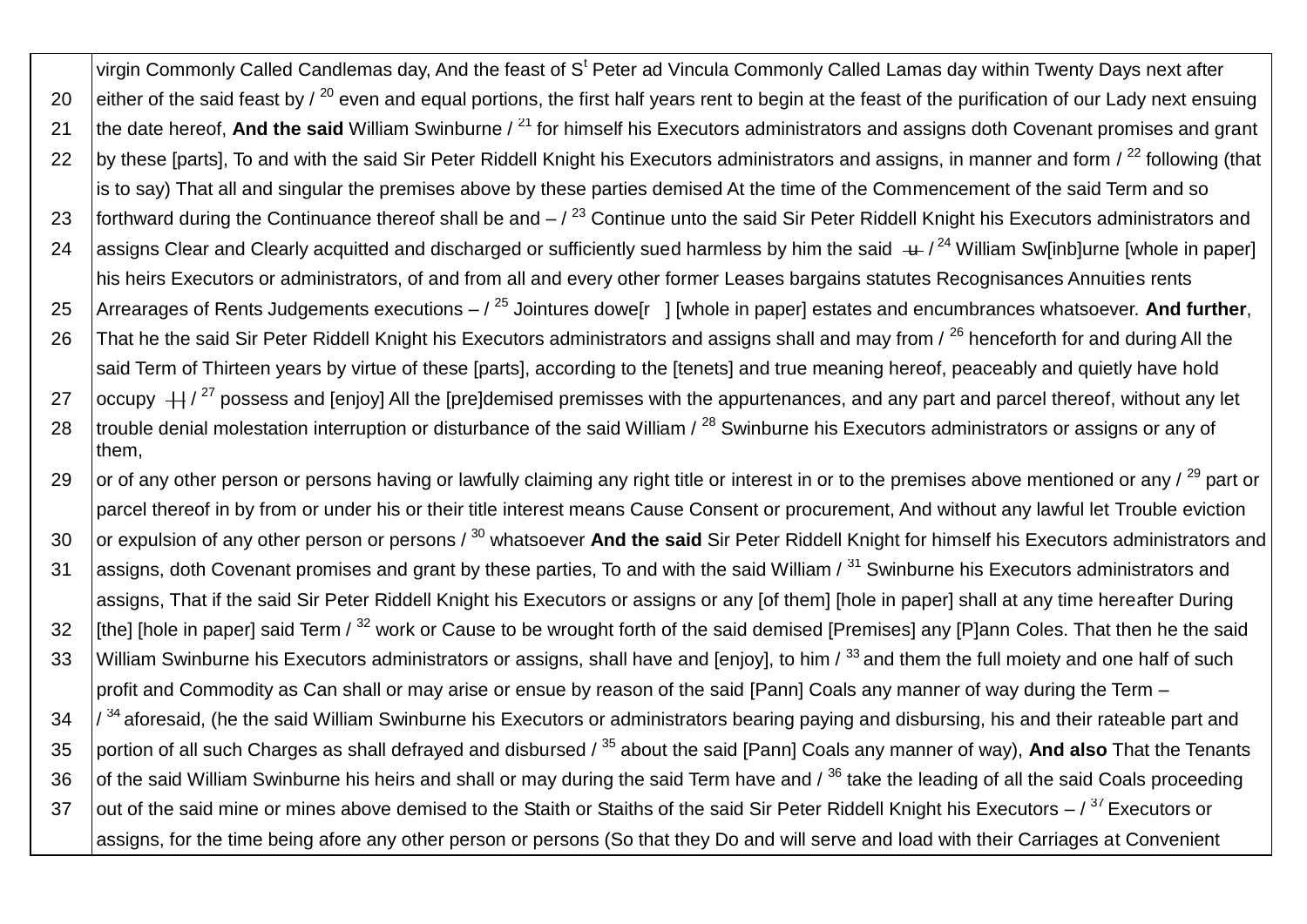| 38 | times when and as often $\frac{38}{36}$ as they shall be there unto required, with such measure and at such Rate and price as any other person or        |  |  |
|----|----------------------------------------------------------------------------------------------------------------------------------------------------------|--|--|
| 39 | persons shall or will do without fraud or [Connive] / In witness whereof $\beta^{39}$ the said parties to these [part] / Indentures Interchangeably have |  |  |
|    | set their hand and seals the day and year first above written Anno Dm' 1617/                                                                             |  |  |
| 40 | Peter Riddell                                                                                                                                            |  |  |
|    | $ [ZC-2-1-p4]$                                                                                                                                           |  |  |

## (WRITTEN with OLD ENGLISH SPELLINGS)

| [Writing on Back of Document]<br>$[ZC-2-1-4]$                                   |                                                                                  |  |
|---------------------------------------------------------------------------------|----------------------------------------------------------------------------------|--|
| Signed sealed and deliv'ed in the pwtes of :-                                   | we: it is agreed betweene the pties w <sup>t</sup> hin men[ ] loed before        |  |
| [Rar]ph [[] ]sahay                                                              | thensealeing and deliv'[ng] heareof, that the said ye[a]rely -                   |  |
| & Anthony Normany Sce':-                                                        | rent w <sup>t</sup> hin reserved, shalbe yearely paied, att or W <sup>t</sup> in |  |
|                                                                                 | The nowe dwelling howse of the w <sup>t</sup> hin named S <sup>r</sup> Peter     |  |
|                                                                                 | Riddell Knight scituate w <sup>t</sup> hin the Towne of Newcastle                |  |
|                                                                                 | Vpon Tyne in a streete theare Called Pilgraham streete                           |  |
|                                                                                 | Thomas Cla[r]k                                                                   |  |
| [below text written Transversely]                                               | & Anthony Normany Sce':-/<br>[below text written Transversely upsidedown]        |  |
| $[W \mid a \ldots j \ldots bV \mid bW]$                                         | $13^{th}$ Oct <sup>r</sup> , 1617                                                |  |
| of yit growl] may bring                                                         | Lease to [s] Pet Riddell                                                         |  |
| [W pgi wan L aoy $\overline{ }$                                                 | [a]                                                                              |  |
| o y is $\leq$ c > yw'm s [<br>l [b<br>H.                                        | (4)<br>[Document Number]                                                         |  |
|                                                                                 |                                                                                  |  |
| ]ws $\wedge$ wq [ ] in [y]                                                      |                                                                                  |  |
| $\textsf{Saids}[\texttt{]}\texttt{]}\texttt{y}\texttt{lo}[\texttt{]}\texttt{[}$ |                                                                                  |  |
| Wyour axluaing wy [m                                                            |                                                                                  |  |
| Wa[ $]r$ [ ] by prem in                                                         |                                                                                  |  |
| [ ]c sais sxr__ yr of m[y ]                                                     |                                                                                  |  |
|                                                                                 |                                                                                  |  |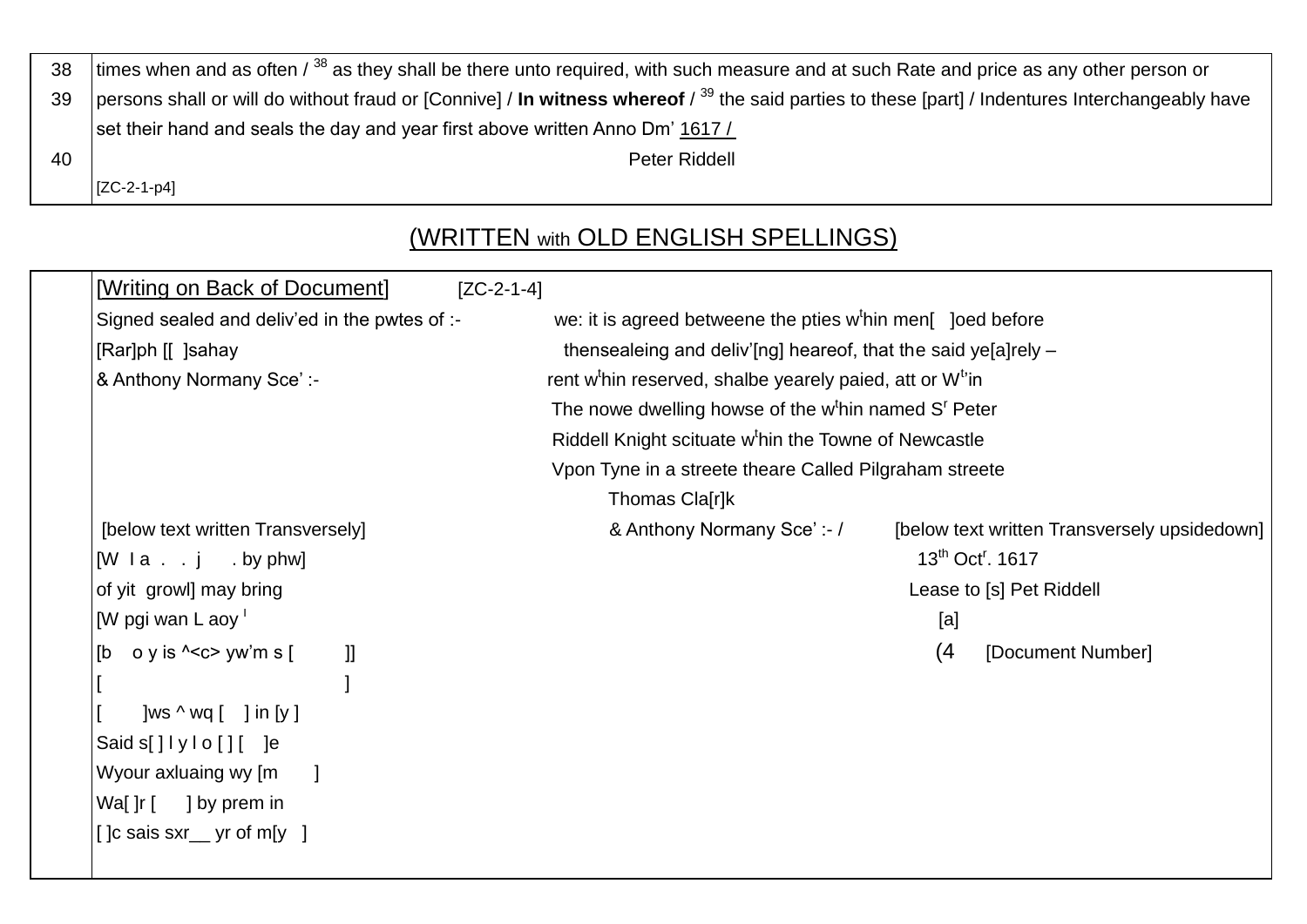| [Line<br>$N^{\circ}.$ | [DOCUMENT-Text of Indenture]                                                                                                                                                                                                                                  |
|-----------------------|---------------------------------------------------------------------------------------------------------------------------------------------------------------------------------------------------------------------------------------------------------------|
| $\mathbf{1}$          | This Indenture made the Thirteunth daie of October in the fifteenth yeare of the Raigne of are Sou[ver]aigne Lord James by the<br>1617<br>grace of God King of                                                                                                |
| 2                     | England France and Ireland defender of the faieth &c. and of Scotland the One and Fyftith, Betweene William Swinbone of Captheaton in the<br><b>Countie of Northumberland</b>                                                                                 |
| 3                     | Esquir on thone ptie, And S[r] Peter Riddell of the Towne of Newcastle vpon Tyne in the Countie of the same Towne Knight on thother ptie /<br><b>Witnesseth That</b>                                                                                          |
| 4                     | the said William Swinbone for dyvers good Causes and lawfull Consideracons him moveing, Hath, demised graunted and to farme letten, and<br>by theise $[pu[w]$ tes], doth $-$                                                                                  |
| 5                     | demise graunt and to farme lett vnto the said S <sup>r</sup> Peter Riddell Knight his Executo <sup>r</sup> s administrators and assignes, All that his Si[xt] pte<br>(accompting the whole in Six'[ts]                                                        |
| 6                     | ptes to be divided) of all and singular the Colemynes Colepittes and Coles aswell opened as to be opened, being and remayneing w <sup>t</sup> hin all or<br>any the fielde grounde and territories<br>[whole in paper]                                        |
| $\overline{7}$        | of Benwell, in the said Countie of Northumberland w <sup>t</sup> hout Scotswood, Togeather w <sup>t</sup> h Free libertie to digg s[ ]ridd and woorke pitt and pitts,<br>and to make [t] rench or $\bigcup$                                                   |
| 8                     | trenches or other passage for the Conveying of water and avoyding of Styth, and for the wining working obtayneing and gitting of the said Sixt<br>pte of the said Colemynes                                                                                   |
| 9                     | and Coles w <sup>t</sup> hin the said ground field and territories w <sup>t</sup> out Scoteswood aforesaid, And also, free and Convenient Wayleave, Water leave<br>ground roome and heaproome aswell for the workeing obtayneing and laying of                |
| 10                    | the said Coles earth stone rubbishe slate and other refuse and the Conveying of water, as also for the leading Carrying and Conveying awaie<br>of the said Coals theare wrought or to be wrought out theareof, to the                                         |
| 11                    | Steaith or Staithes of the said S <sup>r</sup> . Peter Riddell Knight his Executo <sup>r</sup> s administrato <sup>r</sup> s or assignes for the tyme being, All or neare the Ryver of<br>tyne w <sup>t</sup> h horsses waynes Cartes or other Carryages, And |
| 12                    | also free libertie to errect and buyld hpvells and loges for the workmen of the same Colemynes as shalbe nedfull and Convenient for the same<br>/ In as large and ample manner in and to ev <sup>ry</sup> respect and purp[ose]                               |
| 13                    | as he the said S <sup>r</sup> . Peter Riddell Knight or his assignes doth nowe occupie and enioy the same by any meanes or waies whatsoever, To have<br>and to howld <sup>w</sup> e, All the said Sixt pte of the                                             |
| 14                    | said Colemynes Colepitte and Coles wayleave groundroome staiethroome, and heaproome w <sup>t</sup> h theare appo'tenn'ces and all and singular<br>other the p'misses above by theise pu'tes, demised and graunted or                                          |
| 15                    | menco'ed or m[ ]ded to be demised or graunted and ev <sup>r</sup> y pte and pcell theareof vnto the said S <sup>r</sup> . Peter Riddell Knight his Executo <sup>r</sup> s                                                                                     |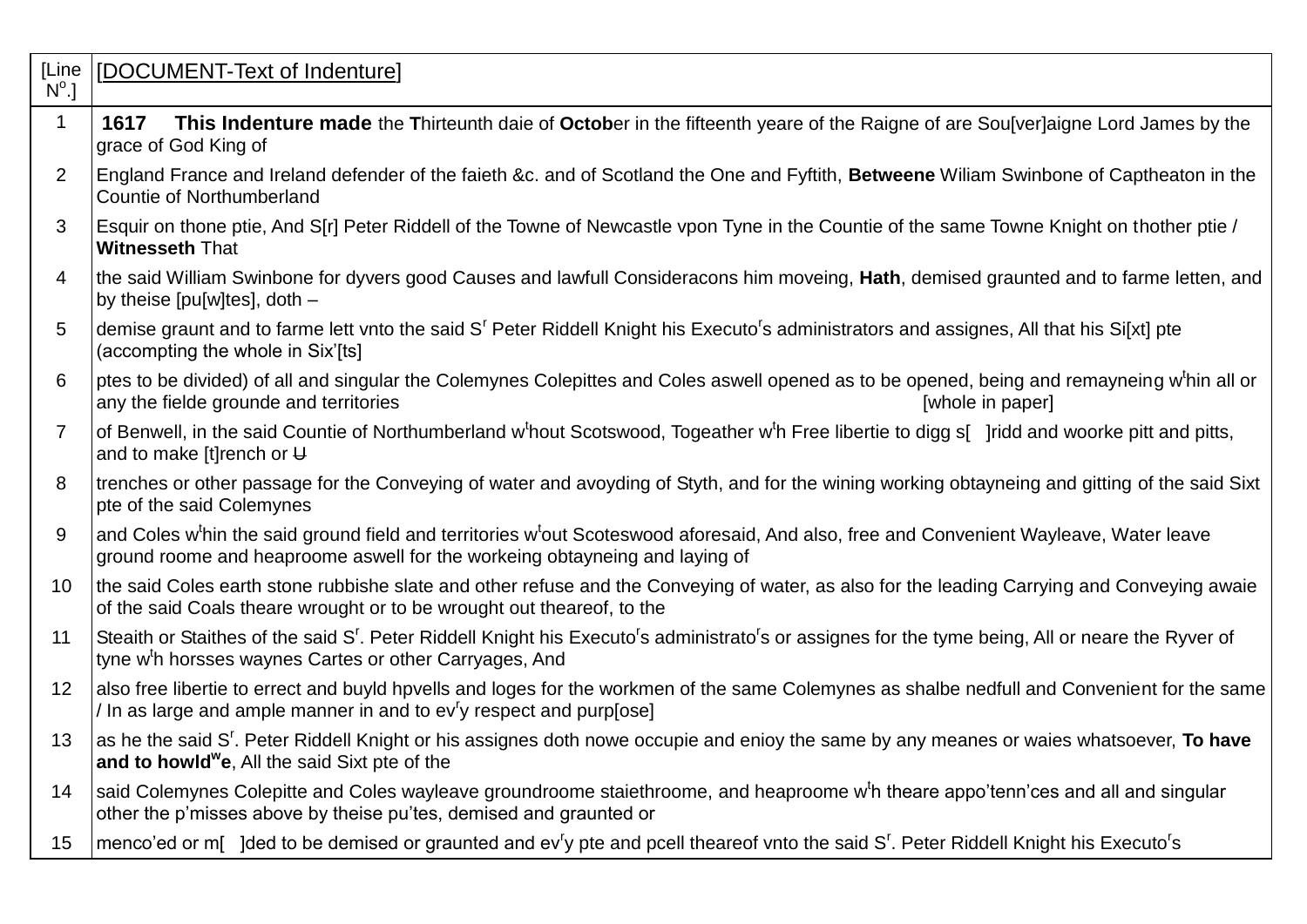|    | administrato's and assignes From the feast of S <sup>t</sup> Peter                                                                                                                                                                                                  |
|----|---------------------------------------------------------------------------------------------------------------------------------------------------------------------------------------------------------------------------------------------------------------------|
| 16 | Advncla Comonly Called Lamas daie last past before the date heareof vnto the full end and for the Tearme and for the whole Tearme of<br>Thirteene yeares Fromethence next ensewing and -                                                                            |
| 17 | fully to be Compleat and ended: Yeilding and Paying thearefore yearly and ev <sup>r</sup> y yeare, during the said Tearme vnto the said William<br>Swinbone his Executo's administrato's                                                                            |
| 18 | or assignes, the some of threescore and Tenn pounde of lawfull money of England Att two feaste or Tearmes in the yeare (that is to saie) Att<br>the feast of the purifycacon of oure blessed Ladie                                                                  |
| 19 | S <sup>t</sup> Marie the virgin Comonly Called Candlemas daie, And the feast of S <sup>t</sup> Peter advuncla Comonly Called Lamas daie w <sup>t</sup> hin Twentie Daies next<br>after either of the said feaste by                                                 |
| 20 | even and equall porcons, the first half yeares rent to be gine att the feast of the purifycacon of oure Ladie next ensewing the date heareof,<br>And the saide William Swinbone                                                                                     |
| 21 | for ymiself his Executo's administrato's and assignes doth Coven'nte promisse and graunt by theise pwtes, To and w <sup>t</sup> h the said S <sup>r</sup> . Peter<br>Riddell Knight his Executo's administrato's and assignes, in manner and forme                  |
| 22 | following (that is to saie) That all and singular the p'misses above by theise pwtes demised Att the tyme of the Comencemente of the said<br>Tearme and so forthwarde during the Contynuannce theareof shalbe and -                                                 |
| 23 | Contynue vnto the said S <sup>r</sup> . Peter Riddell Knight his Executo <sup>r</sup> s administrato <sup>r</sup> s and assignes Cleare and Clearely acquited and discharged or<br>suffeciently s[a]ued harmelesse by him the said $+$                              |
| 24 | William Sw[inb]one his heires Executo <sup>r</sup> s or administrato <sup>r</sup> s, of and from all and ev'y other former Leases bargaynes statutes Recognizannces<br>Anuyties rentes Arrerages of Rentes Judgmentes execucuns -                                   |
| 25 | Joyntures dowe[r] estates and incombraunces whatsoever. And further, That he the said S'. Peter Riddell Knight his Executo's<br>administrato's and assignes shall and maie from                                                                                     |
| 26 | henceforth for and during All the said Tearme of Thirteene yeares by vertue of theise pwtes, according to the tenn'[s] and true meaneing<br>hereof, peaceably and quietly have hould occupie $++$                                                                   |
| 27 | possesse and [enoy] All the p'demised p'misses w <sup>t</sup> h thappo'tennces, and en'y pte and pcell theareof, w <sup>t</sup> hout any lett trouble denyall<br>molestrcon interupcon or disturbannce of the said William                                          |
| 28 | Swinbone his Executo's administrato's or assignes or any of them, or of any other pson or psons having or lawfully claymeing any right tytle or<br>intrest in or to the p'misses above menco'ed or any                                                              |
| 29 | pte or pcell thereof in by from or vnder his or theire tytle intrest means Cause Consente or procurment, And w <sup>t</sup> hout any lawfull lett Trouble<br>eveccon or expulcon of any other pson or psons                                                         |
| 30 | whatsoever And the saide S <sup>r</sup> . Peter Riddell Knight for himself his Executo <sup>r</sup> s administrato <sup>r</sup> s and assignes, doth Coven'nte promisse and graunt<br>by theise pu'tes, To and w <sup>t</sup> h the said William<br>[hole in paper] |